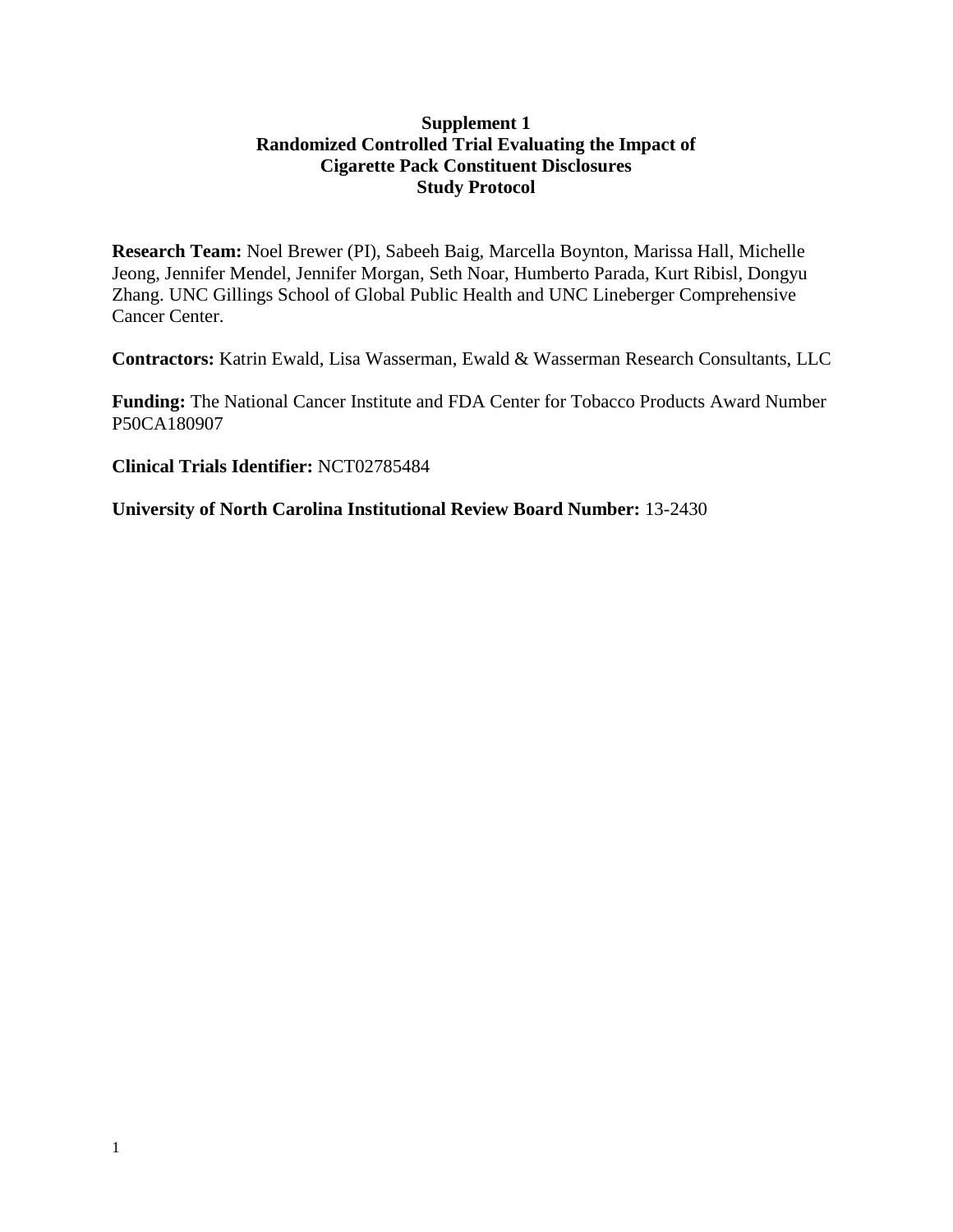# **Contents**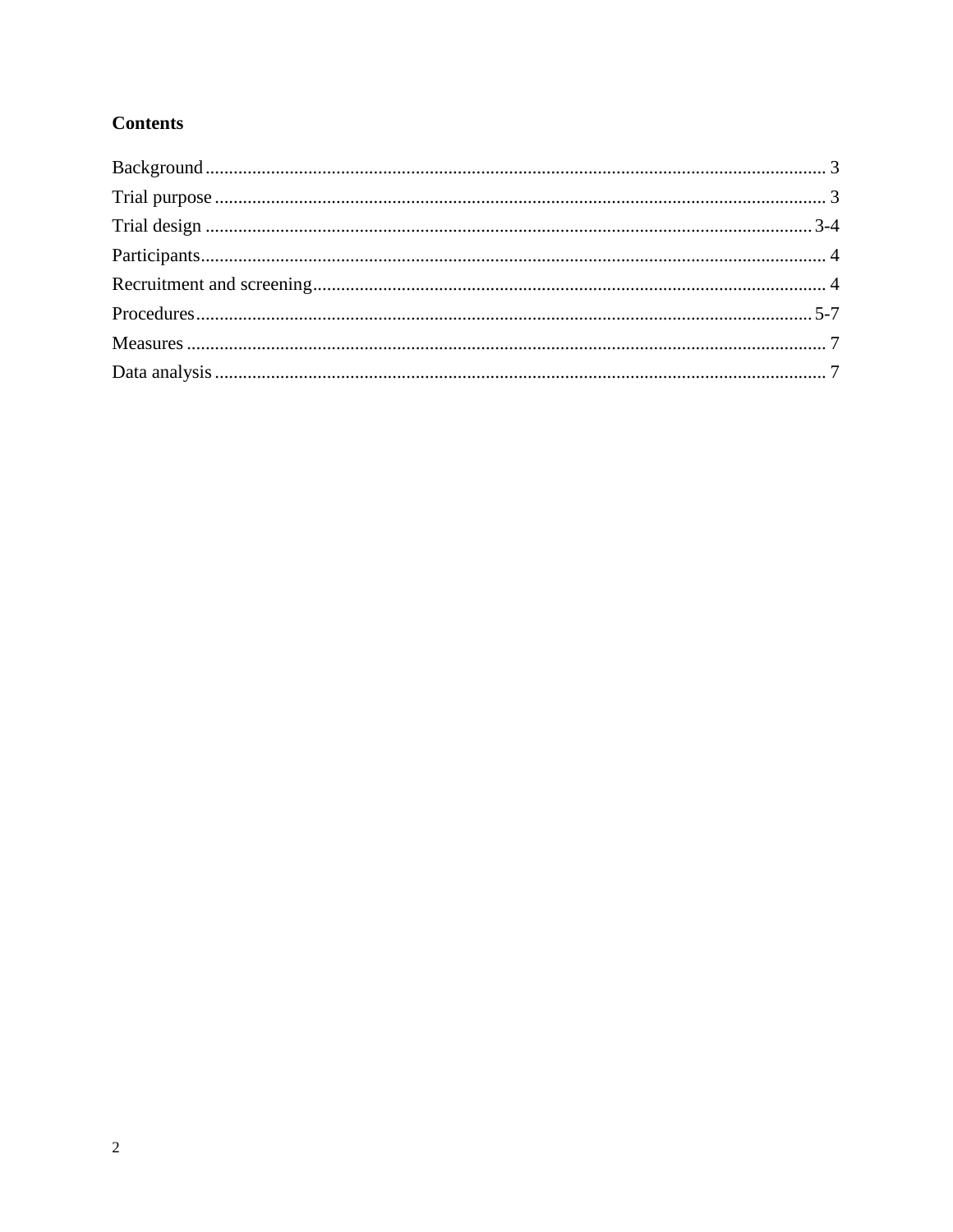### <span id="page-2-0"></span>**Background**

Federal law requires the U.S. Food and Drug Administration (FDA) to disseminate information about tobacco constituents. The 2009 Family Smoking Prevention and Tobacco Control Act grants FDA broad authority to regulate tobacco products, including helping the public to better understand harmful and potentially harmful constituents (HPHCs) present in tobacco products and tobacco smoke. According to Section 206 of the Act, using the appropriate federal rulemaking channels and procedures, FDA may require disclosure of tobacco constituents if the disclosed information benefits public health and increases consumer awareness of the health consequences of tobacco products. This study will assess the impact of constituent disclosures on smokers' cigarette packs in a randomized control trial.

### <span id="page-2-1"></span>**Trial purpose**

The purpose of this randomized controlled trial is to determine whether constituent disclosures on cigarette packs increase intentions to quit smoking. Previous studies have been informative, but they have evaluated candidate graphic warnings, not constituent disclosures. Furthermore, they typically expose participants to messages in controlled but artificial experimental settings for a short period of time, using much lower frequency and shorter duration of message exposure than found in the real world. This study addresses these issues by evaluating the impact of constituent disclosures by randomly assigning smokers to have their cigarette packs labeled with constituent disclosure messages or cigarette butt littering messages.

Main hypothesis: Smokers randomized to receive labels with constituent disclosure messages on their cigarette packs will have higher intentions to quit smoking than smokers randomized to receive labels with cigarette butt litter messages.

## <span id="page-2-2"></span>**Trial design**

This protocol is for a randomized controlled trial with smokers in San Francisco, California. The trial arms are described below.

Trial arms

- 1. Experimental: Labels with constituent disclosure messages that include text about chemicals in cigarette smoke and health effects of the chemicals will be applied to participants' cigarette packs on the right side (the Surgeon General's warning is on the left side). At the week 2 visit, participants' packs will be labeled with 1 of 3 disclosures selected at random; at the week 3 visit, they will get one of the 2 remaining disclosures selected at random, and at the week 4 visit they will get the remaining disclosure. Study investigators developed the text and design of these labels:
	- Cigarette smoke contains formaldehyde. This causes throat cancer.
	- Cigarette smoke contains uranium. This causes lung tumors and kidney damage.
	- Cigarette smoke contains arsenic. This causes heart damage.
- 2. Active Comparator: Labels with litter messages that include text about littering cigarette butts will be applied to participants' cigarette packs on the right side (the Surgeon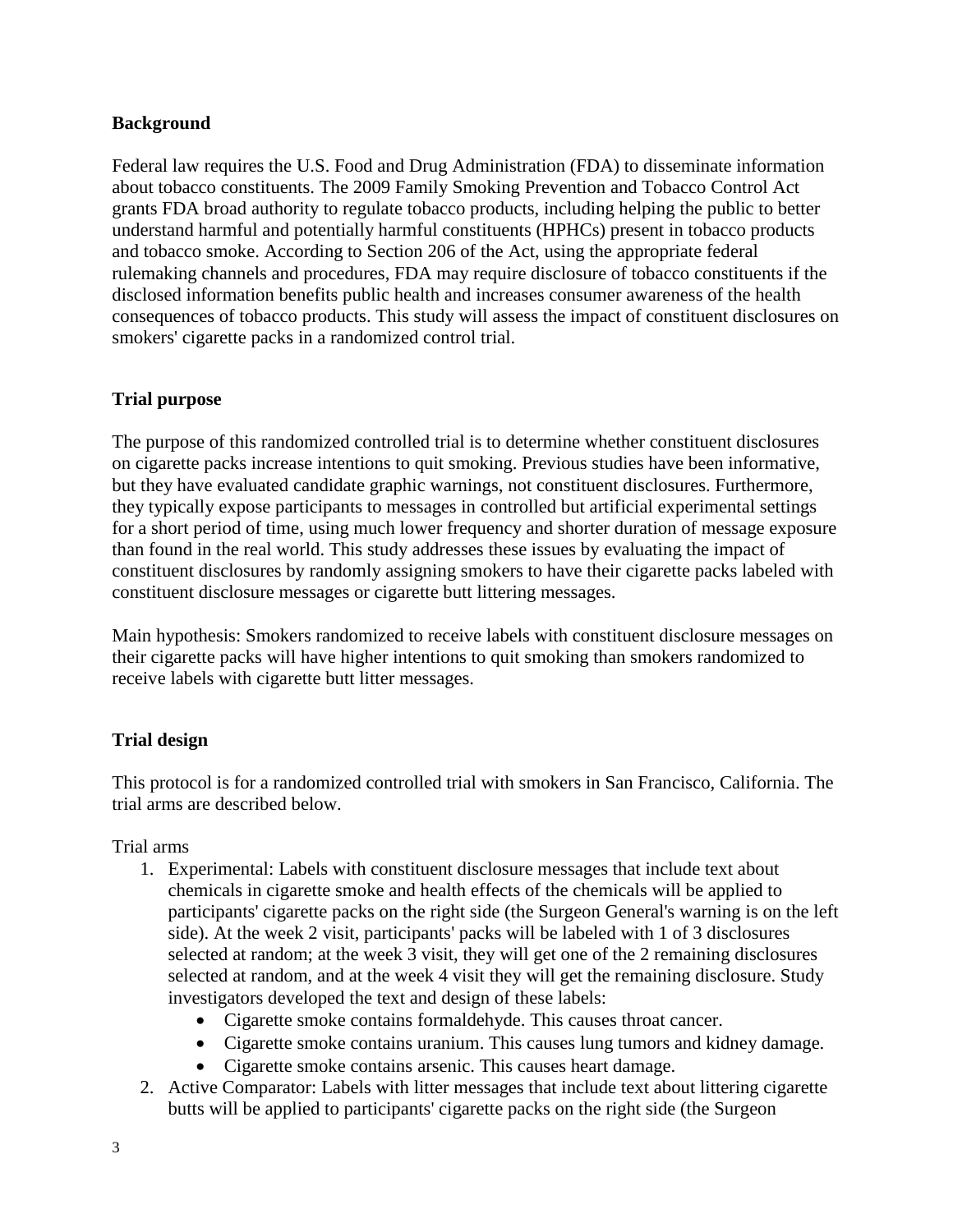General's warning is on the left side). At the week 2 visit, participants' packs will be labeled with 1 of 3 litter messages selected at random; at the week 3 visit, they will get one of the 2 remaining litter message selected at random, and at the week 4 visit they will get the remaining litter message. Study investigators developed the text and design of these labels.

- Cigarette litter requires cleanup. Discard cigarette butts properly.
- Please refrain from littering. Cigarette butts are the most littered item.
- Cigarette butts don't biodegrade. Please do not litter.

## Trial location

1. Ewald & Wasserman Research Consultants, LLC. San Francisco, California, United States, 94108

# <span id="page-3-0"></span>**Participants**

Participants are adult cigarette smokers in in the Bay Area in California, US. Inclusion and exclusion criteria are described below.

Inclusion criteria:

- Be 21 years or older
- Have smoked at least 100 cigarettes in his or her lifetime
- Currently smoke cigarettes every day or some days
- Currently smoke at least 7 cigarettes per week, on average
- Be able to read and speak English
- Be able to use a computer to take surveys
- Be able to attend 5 weekly appointments
- Be able to bring in 8 days' worth of cigarettes to each of the first 4 weekly appointments

Exclusion criteria:

- Pregnant women
- Smokers who smoke exclusively roll-your-own cigarettes
- Smokers concurrently enrolled in any research studies about smoking or using other tobacco products
- Smokers who live in the same household as someone who has enrolled in the study

## <span id="page-3-1"></span>**Recruitment and screening**

Ewald & Wasserman, the study contractor, will use recruitment materials that direct people to a study phone number and a website that gives information about the study in written FAQs. To recruit smokers, staff will use Facebook, Craigslist, in-person recruitment, and newspaper advertisements. Smokers will first undergo screening online or call the study center to complete the screening questionnaire over the phone. Study staff will schedule eligible smokers for 5 inperson visits. For each of their 5 visits, smokers will be asked to bring the number of cigarettes they expect to smoke in an 8 day period. We aim to have 672 smokers complete the trial.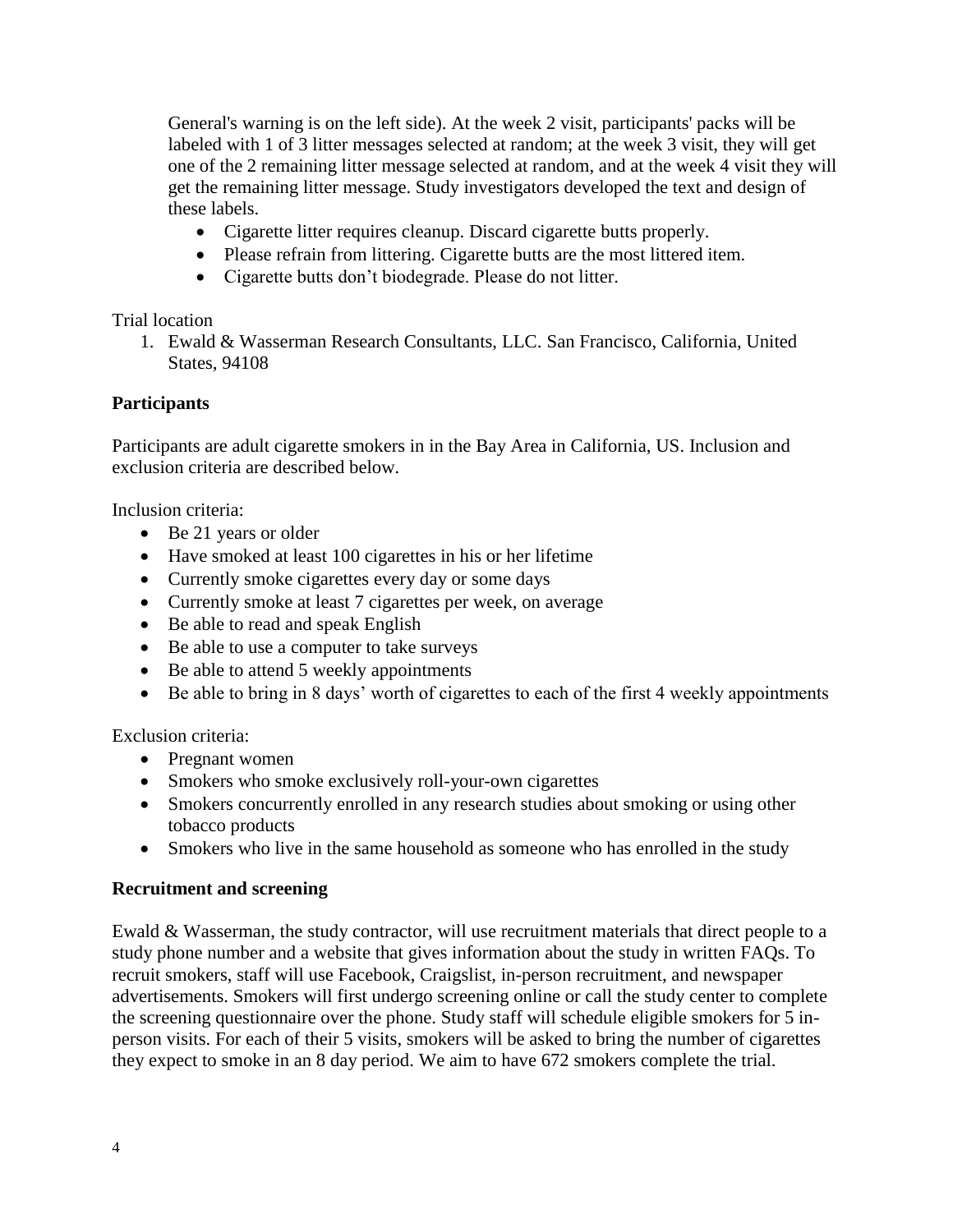### <span id="page-4-0"></span>**Procedures**

**Cognitive Interviewing Methods:** Staff members from the UNC team will cognitively test new or modified survey items with 8-16 smokers prior to the pilot study. Cognitive interviewing participants will be asked to take a survey that asks questions about their smoking behavior and reactions to health messages. A UNC research assistant will ask them follow up questions to determine whether participants understand the survey questions and if the survey questions include all appropriate response options. This process will take 45-60 minutes to complete and will be conducted in a private UNC study office. The results from the cognitive interviewing will inform the survey that will be used in the pilot study and full RCT. Participants will be given a \$40 incentive for their participation. A second round of cognitive testing will also be conducted with ~25 current smokers recruited online through Amazon Mechanical Turk (MTurk), a webbased platform commonly used for social science and experimental research. The process will be similar to the first round with participants completing a survey and then answering follow-up questions to confirm items are interpreted as intended. Compensation will be \$1.20 for about a 5- 10 minute survey.

**Pilot Study:** We will conduct a pilot study with 20 smokers to confirm the ability to implement all RCT procedures with fidelity. This pilot study will confirm that smokers will complete a 4 week protocol that requires 5 appointments at the study offices (baseline and 4 follow-up appointments). We will make changes as needed to address any problems the pilot identifies.

**RCT:** E&W's office is in San Francisco, CA and is accessible by public transportation. The Bay Area has a diverse community.

UNC's project manager and Dr. Brewer will receive weekly updates from E&W about the study. The updates will indicate accrual, number of participants at each study phase, deviations from the study protocol identified during quality checks, and any other problems encountered. The project manager will travel to the site at the beginning of study implementation. A local independent research assistant will regularly visit the site during the study to monitor data collection. E&W will also assign a supervisor who will conduct quality checks using a checklist.

E&W staff will schedule participants' 5 appointments to visit the study office and ask them how much they smoke in a typical day. If a participant does not bring cigarettes to an appointment, staff will ask them to go purchase the necessary cigarettes and, if necessary, reschedule the appointment within the next 24 hours. E&W's office in San Francisco is centrally located within a 5 minute walk of retailers that sell a broad variety of popular cigarette brands.

Prior to consenting smokers, research staff will visually inspect photo identification of all smokers. At the beginning of the first appointment, study personnel will explain the consent form and ask the smoker to read the form. Once the participant has finished reading the form, the study personnel member will ask the participant if he or she has any questions. Then both parties will sign the consent form and the participant will receive a copy of the consent form.

Each week participants will bring in 8 days' worth of cigarettes (one extra day to provide a buffer in case of rescheduled appointments or smoking more than anticipated) for labeling and tracking.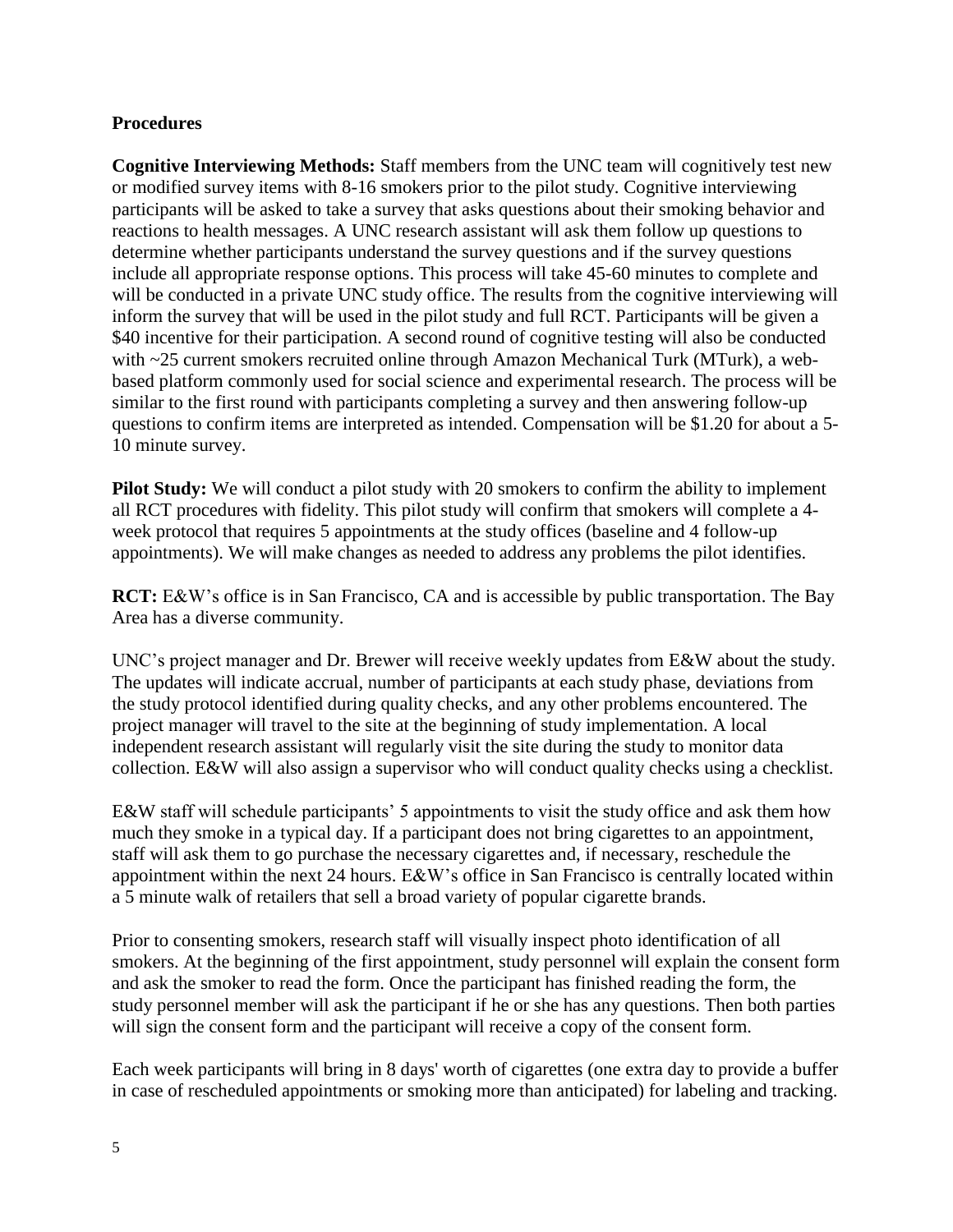Additionally, they will bring in any unused labeled packs from the previous visit when applicable. While participants are taking the survey, research staff will count participants' cigarette packs. Study staff will mark packs with a code indicating the date of the visit and label them.

Participants will complete 5 computer-based surveys during the study. The first appointment will take around 60 minutes and each subsequent visit will take around 30-45 minutes to complete. At all 5 visits, participants will complete a survey. Research staff will ask participants who miss any of visits 3, 4 or 5 to complete the corresponding computer survey online. At visits 2-4, participants' will have their cigarette packs labeled based on their condition. Cigarette packs will be tracked at all 5 study visits.

At the week 2 visit, study personnel will randomly assign participants to one of the two study arms. The investigators will determine the randomization order a priori. Smokers have an equal chance of being randomized to have labels with constituent disclosure messages or labels with litter messages applied to their cigarette packs.

Participants randomized to the intervention arm will have labels with constituent disclosure messages applied to their cigarette packs during visits for weeks 2-4. Constituent disclosures that include text about chemicals in cigarette smoke and health effects of the chemicals will be applied to participants' cigarette packs as labels on the right side (the Surgeon General's warning is on the left side). At the week 2 visit, participants' packs will be labeled with 1 of 3 disclosures selected at random; at the week 3 visit, they will get one of the 2 remaining disclosures selected at random, and at the week 4 visit they will get the remaining disclosure. Study investigators developed the text and design of these labels. Participants assigned to the control arm will have labels with litter messages applied to the right side of their cigarette packs.

Study staff will then place cigarette packs in sealed bags to preserve freshness. Labeling of cigarettes will take place in person because federal law (Prevent All Cigarette Trafficking Act of 2010) prohibits mailing cigarettes. Study staff will instruct smokers to bring their unsmoked cigarettes to each appointment and conduct this labeling procedure each time (except the final appointment).

Participants will receive no instruction about refraining from covering the labels during the study, because the intention of the study is to assess the real-world impact of the labels. Study staff will instruct participants in both arms to smoke or not smoke as they normally would. Participants who stop smoking will remain in the study, continue to attend study appointments, and receive payment for the surveys they complete.

Participants will receive a total of \$300 in incentives (\$75 at visit 1; \$50 at visit 2; \$50 at visit 3; \$50 at visit 4; \$75 at visit 5). Our previous studies suggest that payments of this size motivate participants. A \$50 incentive is enough to pay for 8 days' worth of cigarettes, assuming less than a pack of cigarettes per day. We wish to give participation incentives that reduce the financial burden that purchasing multiple packs at one time may place on lower-income smokers, but also wish to avoid smokers believing that the study is buying them cigarettes or defraying the cost. Thus, study staff will provide incentives in cash at the appointments, *after* participants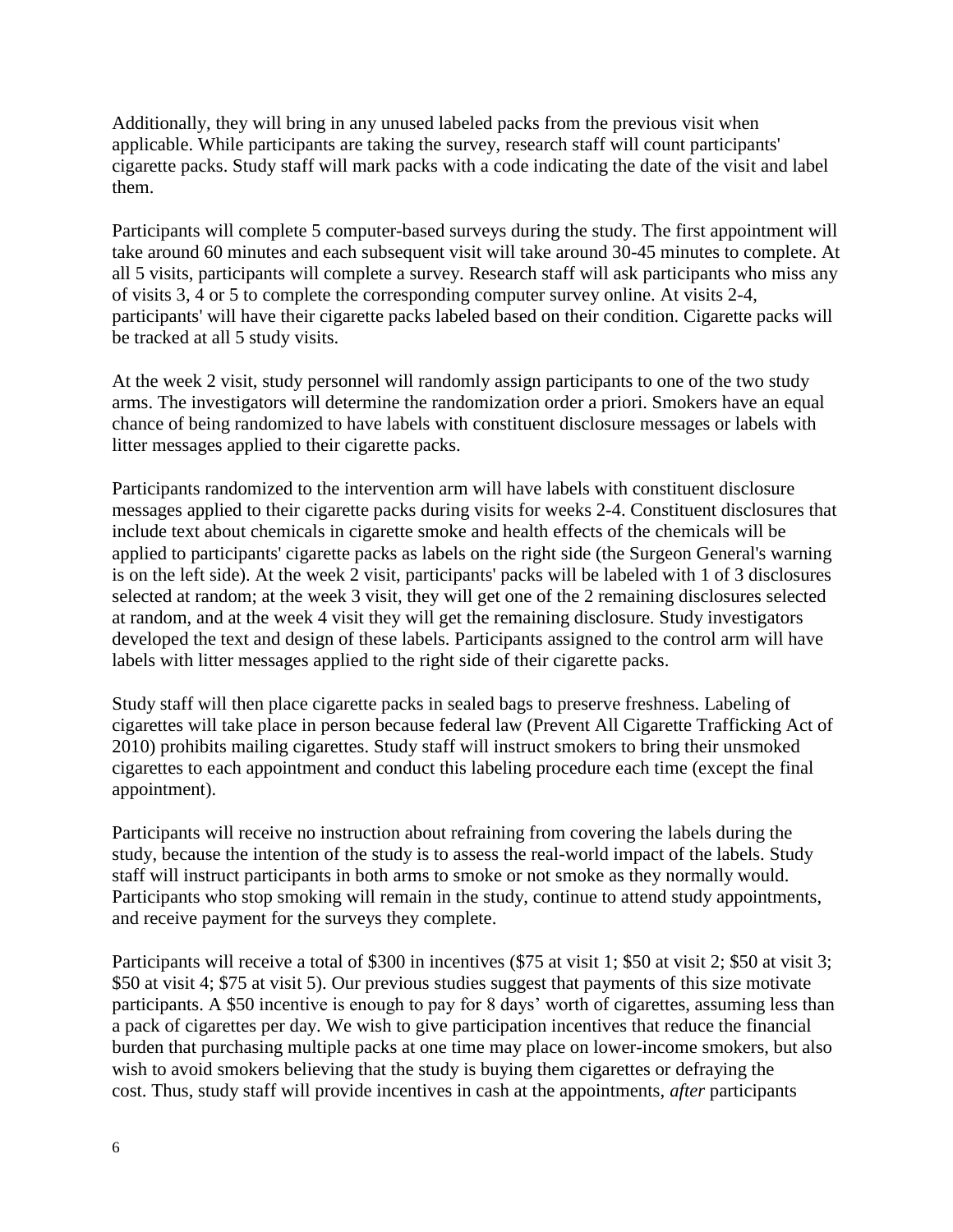complete each survey and in envelopes labeled "payment for completing survey." At the end of the study, participants will receive a list of cessation resources.

# <span id="page-6-0"></span>**Measures**

Primary outcome measure:

• Ouit intentions: The primary outcome is quit intentions measured at 4 weeks by survey.

Secondary Outcome Measures:

- Awareness of health effects from smoking cigarettes: Awareness of health effects will be measured at 4 weeks by survey.
- Awareness of cigarette smoke constituents: Awareness of constituents will be measured at 4 weeks by survey.
- Quit attempts: Quit attempt will be measured during the 4 weeks of the study, reported at either 2, 3, or 4 weeks. A quit attempt is defined as 24 hours without smoking.
- Successful Quitting: Successful quitting will be defined as self-reported smoking on 0 of the past 7 days at 4 weeks.
- Forgoing a cigarette: Forgoing a cigarette will be measured at 4 weeks as the frequency of butting out a cigarette or forgoing a cigarette in an effort to smoke less.
- Perceived likelihood: Perceived likelihood of developing smoking-related health outcomes will be measured at 4 weeks by survey.
- Frequency of conversations about health messages: Frequency of conversations with others about the health message on cigarette packs will be measured at 4 weeks by survey.
- Negative affective reactions: Negative affect will be measured at 4 weeks by survey.
- Cognitive elaboration: Cognitive elaboration (how much the participant reports thinking about the label) will be measured at 4 weeks by survey.

# <span id="page-6-1"></span>**Data analysis**

Power analyses indicated that the target enrollment of 672 smokers would provide > 80% power to detect a difference in quit intentions of at least  $d = .22$  (a small effect) or larger in analyses with  $\alpha$  = .05. The primary trial outcome is intention to quit smoking in the next month, modeled as a continuous outcome. We hypothesize that smokers randomized to receive labels with constituent disclosure messages on their cigarette packs will have higher intentions to quit smoking than smokers randomized to receive labels with cigarette butt litter messages. To check whether random assignment creates trial arms that are equivalent on demographic and outcome variables at Visit 2 (the randomization visit), we will use  $\chi^2$  tests for categorical variables and *t*tests for continuous variables. We will use logistic regression to assess differential attrition. If conditions differ on any of these variables, main analyses will control for them. We will use linear regression to assess the effect of trial arm on the primary outcome. We will conduct exploratory analyses to assess whether the impact of trial arm differs among demographic subgroups (i.e., income, race, Hispanic ethnicity, sexual orientation, sex, age, education, and smoking frequency). We will also examine the intervention's effects on other secondary study